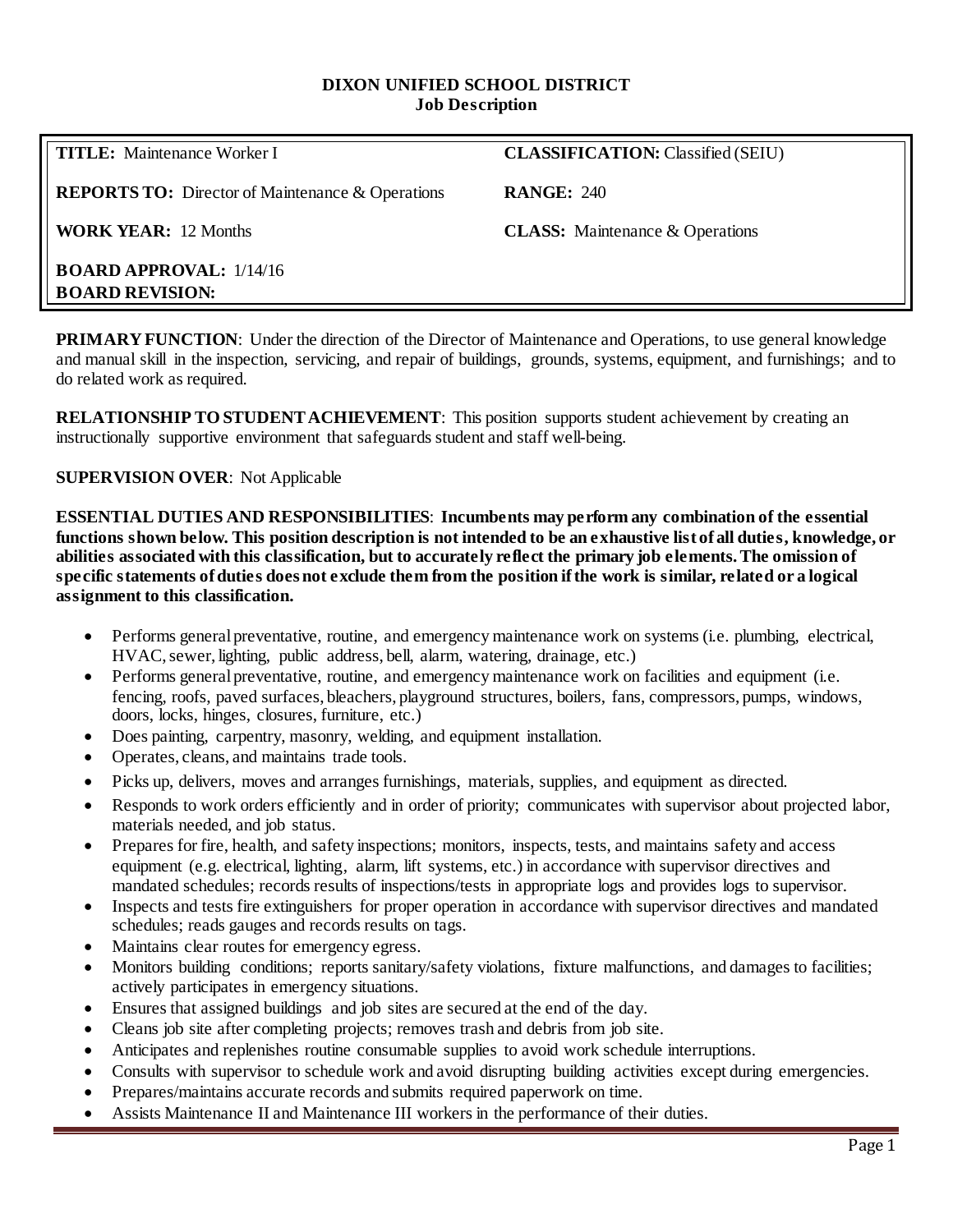- Assists on a broad variety of projects within the Maintenance and Operations department.
- Drives District vehicles between school sites, vendors, and various locations in the performance of job duties.
- Wears District-provided work attire appropriate for the position.
- Cares for, supervises, controls, and protects students in a manner commensurate to assigned duties and responsibilities.
- Completes other reasonable duties as assigned.

# **TRAINING, EDUCATION, AND EXPERIENCE:**

- High school diploma or the equivalent; may be satisfied by appropriate experience and recommendations verifying sufficient knowledge and skills.
- One to three years' experience in building, institutional, and/or grounds maintenance work OR an equivalent combination of experience and education from which comparable knowledge, skills, and abilities have been achieved.
- Prior experience working in a public school setting preferred.

# **LICENSES AND OTHER REQUIREMENTS:**

- Requires a valid California Driver's License and insurable status by the District's carrier.
- Fingerprint/criminal justice clearance.
- Possession of a negative TB risk assessment certificate and, if risk factors are identified, a negative TB examination, that is no more than 60 days old and renewable at least once every four years.

## **KNOWLEDGE AND ABILITIES: The following outline of essential knowledge, abilities, and physical requirements is not exhaustive and may be supplemented as necessary in accordance of the job.**

### KNOWLEDGE OF\*:

- General maintenance and repair procedures (i.e. mechanical, electrical, plumbing, carpentry, masonry, etc.).
- Building systems (i.e. HVAC, communication, security, etc.).
- Basic tools and terms used in building and grounds maintenance work.
- Methods and practices followed in the maintenance of tools, machinery, and equipment.

#### ABILITY TO\*:

- Secure necessary tools and materials to complete the assigned work.
- Operate a variety of trade tools and equipment.
- Drive a pick-up truck.
- Meet rigid deadlines, and perform tasks that require strenuous, physical exertion.
- Maintain confidentiality of privileged information obtained in the course of work.
- Exercise caution and comply with health and safety regulations.
- Understand and carry out multi-step oral and written instructions.
- Form and maintain cooperative and effective working relationships with others.
- Sustain productivity with frequent interruptions.
- Maintain consistent, punctual, and regular attendance.
- Write to complete logs and keep records.
- Work both independently with little direction and as a part of a team.
- Meet District standards of professional conduct as outlined in Board Policy.

*\*Candidates should have fundamental working knowledge of these concepts, practices, and procedures, and the ability to apply them in varied situations.*

## **WORKING CONDITIONS:**

PHYSICAL DEMANDS (*With or without the use of aids)*\*:

• Work is performed while moving about the facilities to conduct maintenance for extended periods of time.